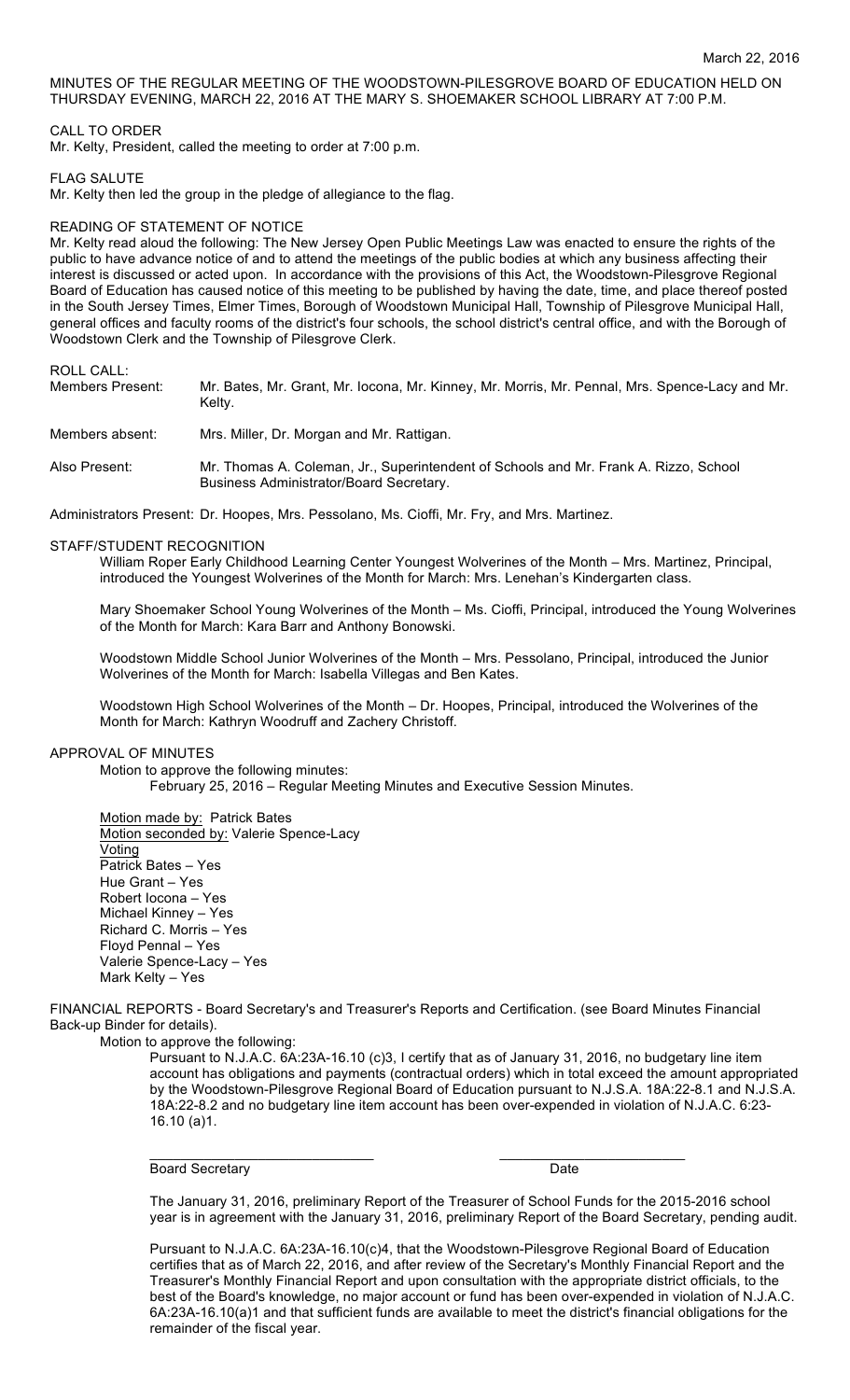Motion made by: Floyd Pennal Motion seconded by: Valerie Spence-Lacy Voting Patrick Bates – Yes Hue Grant – Yes Robert Iocona – Yes Michael Kinney – Yes Richard C. Morris – Yes Floyd Pennal – Yes Valerie Spence-Lacy – Yes Mark Kelty – Yes

#### Bill List.

Motion to approve EFT's for January 2016, additional hand check payments for January 2016, payment list for the month of March 2016.

Motion made by: Floyd Pennal Motion seconded by: Valerie Spence-Lacy Voting Patrick Bates – Yes Hue Grant – Yes Robert Iocona – Yes Michael Kinney – Yes Richard C. Morris – Yes Floyd Pennal – Yes Valerie Spence-Lacy – Yes Mark Kelty – Yes

#### **Transfers**

Motion to approve the transfer of funds as previously approved by the Superintendent pursuant to 18A:22-8.1 for the month of January 2016 (voting not applicable to sending district representatives).

Motion made by: Robert locona Motion seconded by: Hue Grant Voting Patrick Bates – Yes Hue Grant – Yes Robert Iocona – Yes Floyd Pennal – Yes Valerie Spence-Lacy – Yes Mark Kelty – Yes

Additional Financial Reports.

Motion to accept the following reports (voting not applicable to sending district representatives): Student Activities Account and Athletic Account for the month of February 2016. Scholarships for the month of February 2016. Odyssey of the Mind for the month of February 2016. Cafeteria report for the month of January 2016. Woodstown Community School report for the month of February 2016.

Motion made by: Valerie Spence-Lacy Motion seconded by: Patrick Bates **Voting** Patrick Bates – Yes Hue Grant – Yes Robert Iocona – Yes Floyd Pennal – Yes Valerie Spence-Lacy – Yes Mark Kelty – Yes

AUDIENCE PARTICIPATION – Several Woodstown and Pilesgrove residents spoke on behalf of the transitional Kindergarten program and urged the Board to maintain the program for the 2016-2017 school year.

# EDUCATIONAL PROGRAMS COMMITTEE REPORT AND RECOMMENDATIONS -- Mrs. Valerie Spence-Lacy, Chairperson.

Motion to approve the following High School item:

High School field trips as follows: 04/09/16 to Ewing High School, Ewing; Odyssey of the Mind; C. Rickard/J. Mace. 05/11/16 to JA Finance Park, Wilmington, DE; Financial Literacy; C. Levitsky. 05/13/16 to Menantico Preserve, Millville; Ecology/Field Biology; M. Williams. 05/14/16 to Hershey Park, Hershey, PA; Vocal Music; K. Gunther. 05/15 to 05/16/16 to Doubleday Field, Cooperstown, NY; Baseball; S. Ordog. 05/16/16 to Menantico Preserve, Millville; Ecology/Field Biology; M. Williams. 05/17/16 to Menantico Preserve, Millville; Ecology/Field Biology; M. Williams. 05/17/16 to Rutgers University, New Brunswick; Vocal Music; K. Gunther. 05/18/16 to Menantico Preserve, Millville; Ecology/Field Biology; M. Williams. 05/24/16 to National Gallery of Art, Washington, DC; Art; L. Raggio. 05/24/16 to First Baptist Church, Woodstown; Vocal Music; K. Gunther. 05/25 to 05/27/16 to Monmouth University, Long Branch; FFA; D. Miller. 05/31/16 to Wenonah Pool, Wenonah; Physics; M. Wichart.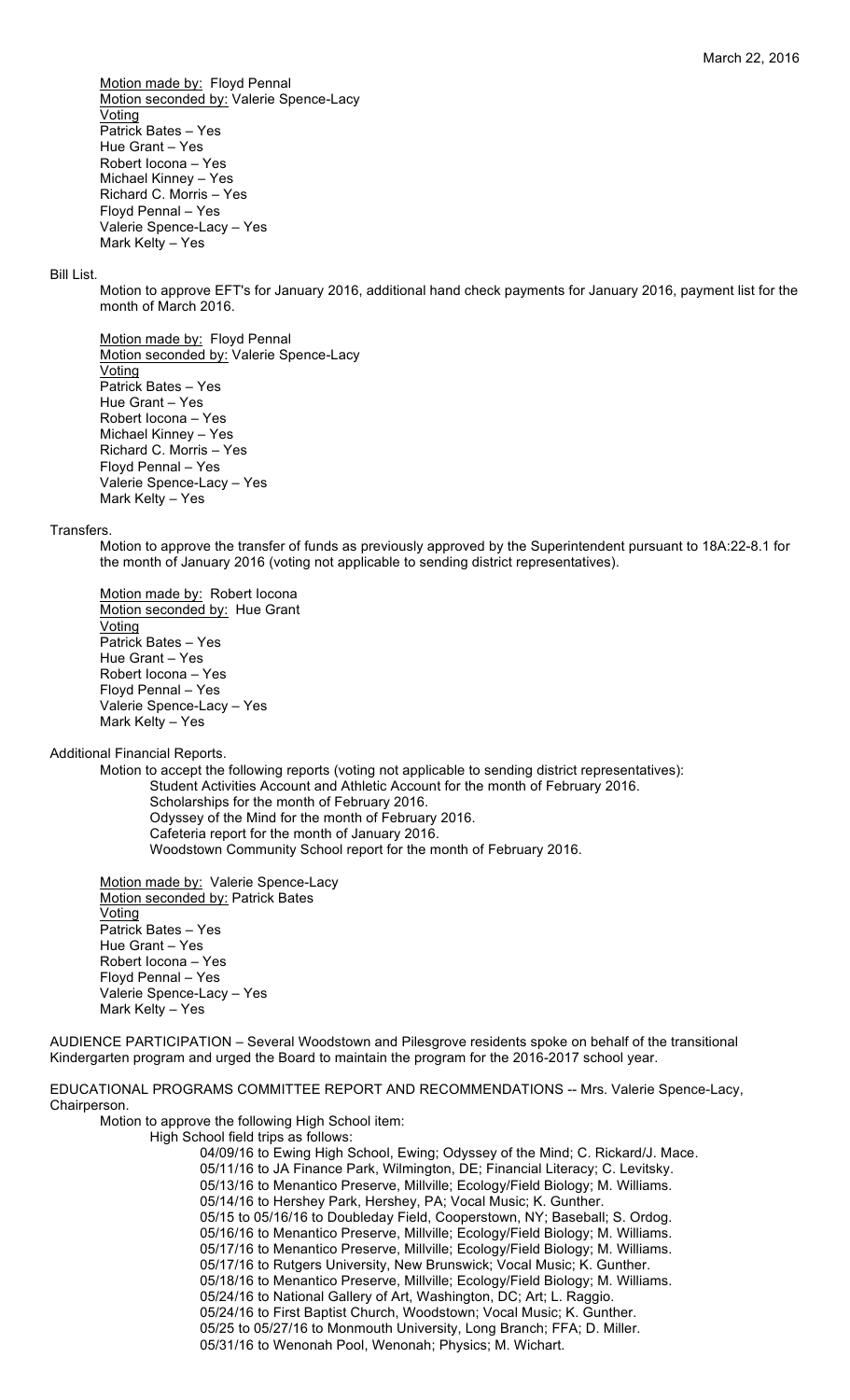Motion made by: Valerie Spence-Lacy Motion seconded by: Richard C. Morris Voting Patrick Bates – Yes Hue Grant – Yes Robert Iocona – Yes Michael Kinney – Yes Richard C. Morris – Yes Floyd Pennal – Yes Valerie Spence-Lacy – Yes Mark Kelty – Yes

Motion to approve the following District, High School, Middle School, Shoemaker School, and Early Childhood Learning Center items: (voting not applicable to sending district representatives)

Approval of the Harassment, Intimidation and Bullying report dated January 19 through February 15, 2016. (NOTE: This report was acknowledged at the February meeting and must now be approved.)

Acknowledgement of receipt of the Harassment, Intimidation and Bullying Report dated February 16 through March 14, 2016, and to provide notification letters as required to the parents/guardians advising that this information has been provided to the Board of Education.

Approval of the Comprehensive Equity Plan for 2016-2019.

Home instruction approval as follows: Local ID #12256/NJSMART ID #8910364835 -- medical.

Middle School field trips as follows:

03/30/16 to Greater Philadelphia Expo Center, Oaks, PA; Science Fair; D. Dunner. 04/09/16 to Ewing High School, Ewing; Odyssey of the Mind State Tournament; L. Miles. 04/21/16 to Friends Home, Woodstown; ELA; J. Kelly. 05/31/16 to Philadelphia Mint & Federal Reserve, Philadelphia, PA; 6th Grade; R. Fiolkowski. 06/02/16 to Salem Community College; Math Showcase; H. Vinciguerra.

Shoemaker School field trips as follows:

04/09/16 to Ewing High School, Ewing; Odyssey of the Mind; L. Miles. 04/20/16 to Woodstown High School Auditorium; Grade 5; K. Mullison. 06/07/16 to Cape May Convention Hall, Cape May; Chorus; C. Nowmos.

Early Childhood Learning Center field trips as follows: 05/19/16 to Cape May Zoo, Cape May; TK/Kindergarten Classes; A. Schulze. 06/06/16 to Mary S. Shoemaker School; Kindergarten; P. Foster.

Establish a new Middle School club entitled "Volleyball Club".

Revised 2015-2016 school year calendar.

Proposed 2016-2017 school year calendar.

Motion made by: Valerie Spence-Lacy Motion seconded by: Patrick Bates Voting Patrick Bates – Yes Hue Grant – Yes Robert Iocona – Yes Floyd Pennal – Yes Valerie Spence-Lacy – Yes Mark Kelty – Yes

POLICY COMMITTEE REPORT AND RECOMMENDATIONS -- Mr. Robert Iocona, Chairperson

Motion to approve the following policy for first reading (voting not applicable to sending district representatives): Policy #1200.1 -- School Volunteers.

Motion made by: Robert Iocona Motion seconded by: Hue Grant **Voting** Patrick Bates – Yes Hue Grant – Yes Robert Iocona – Yes Floyd Pennal – Yes Valerie Spence-Lacy – Yes Mark Kelty – Yes

Motion to adopt the following policies on second reading (voting not applicable to sending district representatives): Policy #4112.8/#4212.8 -- Nepotism. (revised) Policy #5141.22 -- Medical Marijuana. (new)

Motion made by: Robert Iocona Motion seconded by: Hue Grant Voting Patrick Bates – Yes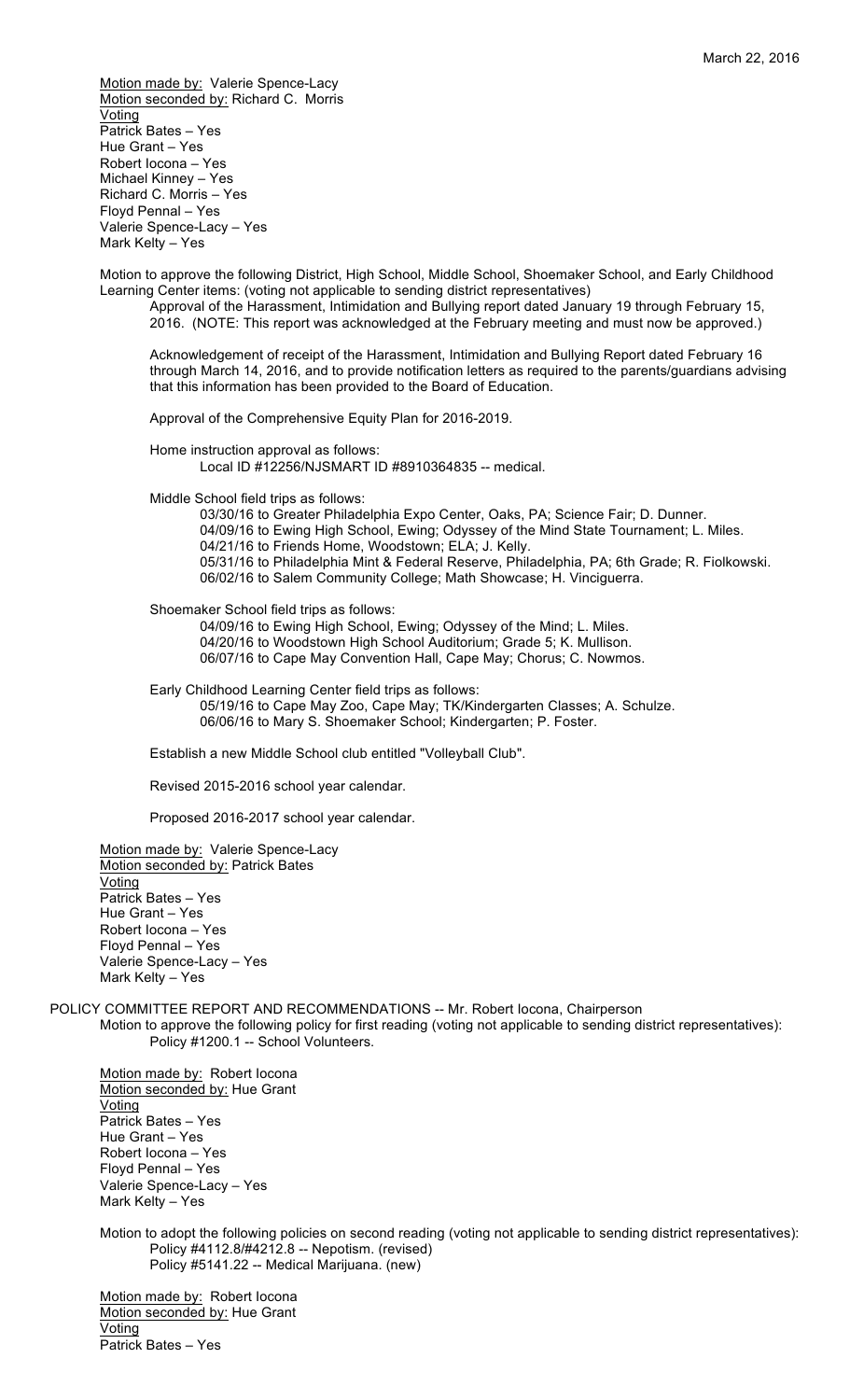Hue Grant – Yes Robert Iocona – Yes Floyd Pennal – Yes Valerie Spence-Lacy – Yes Mark Kelty – Yes

Motion to waive first reading of the following policy and approve for second reading and final adoption: Policy #6147 -- Standards of Proficiency. (revised)

Motion made by: Robert locona Motion seconded by: Valerie Spence-Lacy Voting Patrick Bates – Yes Hue Grant – Yes Robert Iocona – Yes Floyd Pennal – Yes Valerie Spence-Lacy – Yes Mark Kelty – Yes

Motion to adopt the following regulations (voting not applicable to sending district representatives): Regulation #6147 -- Refusal to Participate in Statewide Proficiency Assessments. (new) Regulation #6147.1 -- Standardized Testing. (revised)

Motion made by: Robert locona Motion seconded by: Valerie Spence-Lacy Voting Patrick Bates – Yes Hue Grant – Yes Robert Iocona – Yes Floyd Pennal – Yes Valerie Spence-Lacy – Yes Mark Kelty – Yes

PERSONNEL COMMITTEE REPORT AND RECOMMENDATIONS -- Mrs. Eileen Miller, Chairperson

Motion to approve the following District and High School items as recommended by the Superintendent: Appointment of Zachary Garren and Ryan McNally as Spring Weight Room Co-Supervisors for the 2015- 2016 school year.

Addition of the following to the district substitute list effective March 23 through June 30, 2016: Candice Fraley -- substitute teacher and substitute paraprofessional.

Motion made by: Valerie Spence-Lacy Motion seconded by: Richard C. Morris Voting Patrick Bates – Yes Hue Grant – Yes Robert Iocona – Yes Michael Kinney – Yes Richard C. Morris – Yes Floyd Pennal – Yes Valerie Spence-Lacy – Yes Mark Kelty – Yes

Motion to approve the following District, High School, Middle School, Shoemaker School, and Early Childhood Learning Center items as recommended by the Superintendent (voting not applicable to sending district representatives):

Retirement notice of Gayle Remster, Woodstown Middle School Health and Physical Education Teacher, effective July 1, 2016, with congratulations and regrets. (see page \_\_\_)

Resignation notice of Michele Martinez as William Roper Early Childhood Learning Center Principal effective June 30, 2016. (see page \_\_\_)

Ratification of professional development request for the attendance of Holly Wygand at the 5th Annual PSUG-NJ (Power School Users Group) Conference on March 14-16, 2016, in Atlantic City. (see page  $\Box$ )

Appointment of Joseph Frassenei as Advisor for the newly created Middle School "Volleyball Club", a position for which there is no stipend.

Addition of the following to the district substitute list effective March 23 through June 30, 2016: Monica Doss -- clerical substitute. (NOTE: Ms. Doss is on the district approved list as a substitute teacher and substitute paraprofessional and requested to be added to this category as well.)

Volunteers for the High School, Middle School, Shoemaker School, and Early Childhood Learning Center for the 2015-2016 school year. (see page \_

Resignation notice of Evan Krautwald as Part-Time Student Support Personnel effective March 25, 2016. (see page \_\_\_)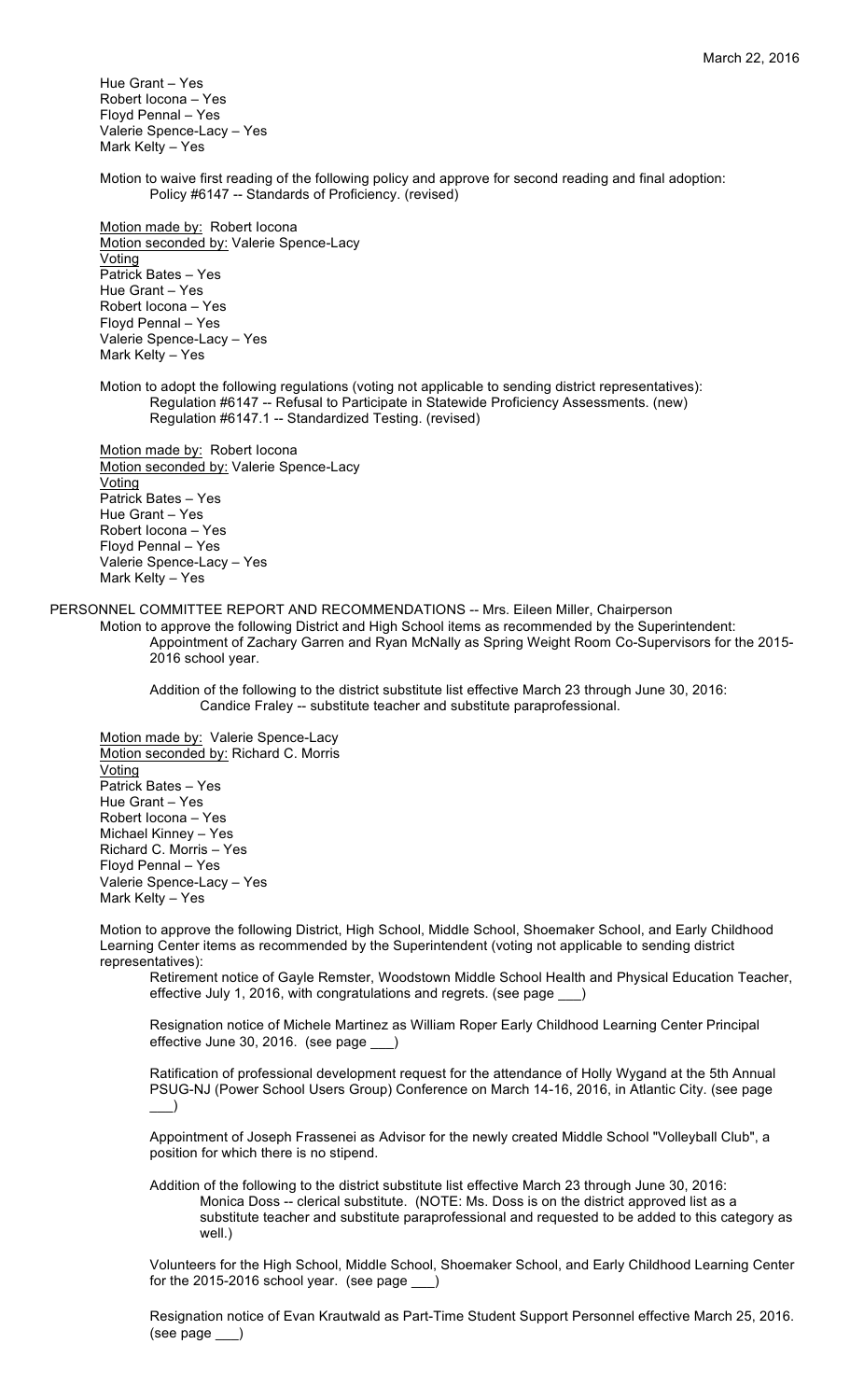Medical leave of absence request of Colleen Jennings, Woodstown Middle School teacher, effective April 20, 2016, through May 20, 2016, or until doctor's release.

Motion made by: Valerie Spence-Lacy Motion seconded by: Floyd Pennal Voting Patrick Bates – Yes Hue Grant – Yes Robert Iocona – Yes Floyd Pennal – Yes Valerie Spence-Lacy – Yes Mark Kelty – Yes

Motion to approve the following Early Childhood Learning Center appointment as recommended by the Superintendent (voting not applicable to sending district representatives):

Appointment of Diane Cioffi as Principal of the William Roper Early Childhood Learning Center effective July 1, 2016, through June 30, 2017, at an annual stipend of \$12,000.00.

Motion made by: Valerie Spence-Lacy Motion seconded by: Floyd Pennal Voting Patrick Bates – Yes Hue Grant – Yes Robert Iocona – Yes Floyd Pennal – Yes Valerie Spence-Lacy – Yes Mark Kelty – Yes

FINANCE/FACILITIES/TRANSPORTATION COMMITTEE REPORT AND RECOMMENDATIONS -- Mr. Hue Grant, Chairperson

Motion to approve the following District and School-Level items:

To award the Woodstown High School/Middle School HVAC and Miscellaneous Renovations contract to Falasca Mechanical, Inc., in the amount of base bid \$8,365,000.00, alternate #1 \$12,000.00, alternate #2 \$60,000.00 for a total of \$8,437,000.00, and issue notice to proceed. Bid opening was held on Friday, March 18, 2016, at 3:00 p.m. in the district office. (see page

To award the Woodstown High School/Middle School Toilet Room and Miscellaneous Renovations and the Mary S. Shoemaker Toilet Room Renovations contract to Straga Brothers, Inc., in the amount of base bid \$771,900.00 (no alternates), and issue notice to proceed. Bid opening was held on Friday, March 18, 2016, at 3:00 p.m. in the district office. (see page \_\_\_)

Motion made by: Hue Grant Motion seconded by: Patrick Bates Voting Patrick Bates – Yes Hue Grant – Yes Robert Iocona – Yes Michael Kinney – Yes Richard C. Morris – Yes Floyd Pennal – Yes Valerie Spence-Lacy – Yes Mark Kelty – Yes

Motion to approve the following District and School-Level items (voting not applicable to sending district representatives):

Accept a donation from Chambers CoGeneration, L.P. in the amount of \$1,000.00 to the high school Physics Club.

Accept a donation from Logan Generating Company, L.P. in the amount of \$1,000.00 to the high school Physics Club.

Accept a donation from the Borough of Woodstown in the amount of \$500.00 to the Woodstown High School Science Department research trip to be deposited into the Student Activities account.

Approve the 2016-2017 School Budget resolution. (attachment)

Contract revision from Bancroft Private School for the attendance of elementary school student (NJSmart#1350368915), effective February 24, 2016 through the end of the 2015-2016 school year, in the amount of \$20,200.56. (Note: This student was initially approved as a half day student, but is now a full day student.)

Establishment of the Woodstown Lacrosse Senior Award.

Establishment of the Lt. Colonel Gwyn Parris-Atwell Freedom Award.

Use of Facilities request from the SACC program to hold the 2016 Summer SACC program at the Mary Shoemaker School, effective June 20, 2016 through August 19, 2016 at a cost of \$2,000.00. (Note: The 2014 summer rate was \$1,650. The program was held at St. Joe's for summer 2015.)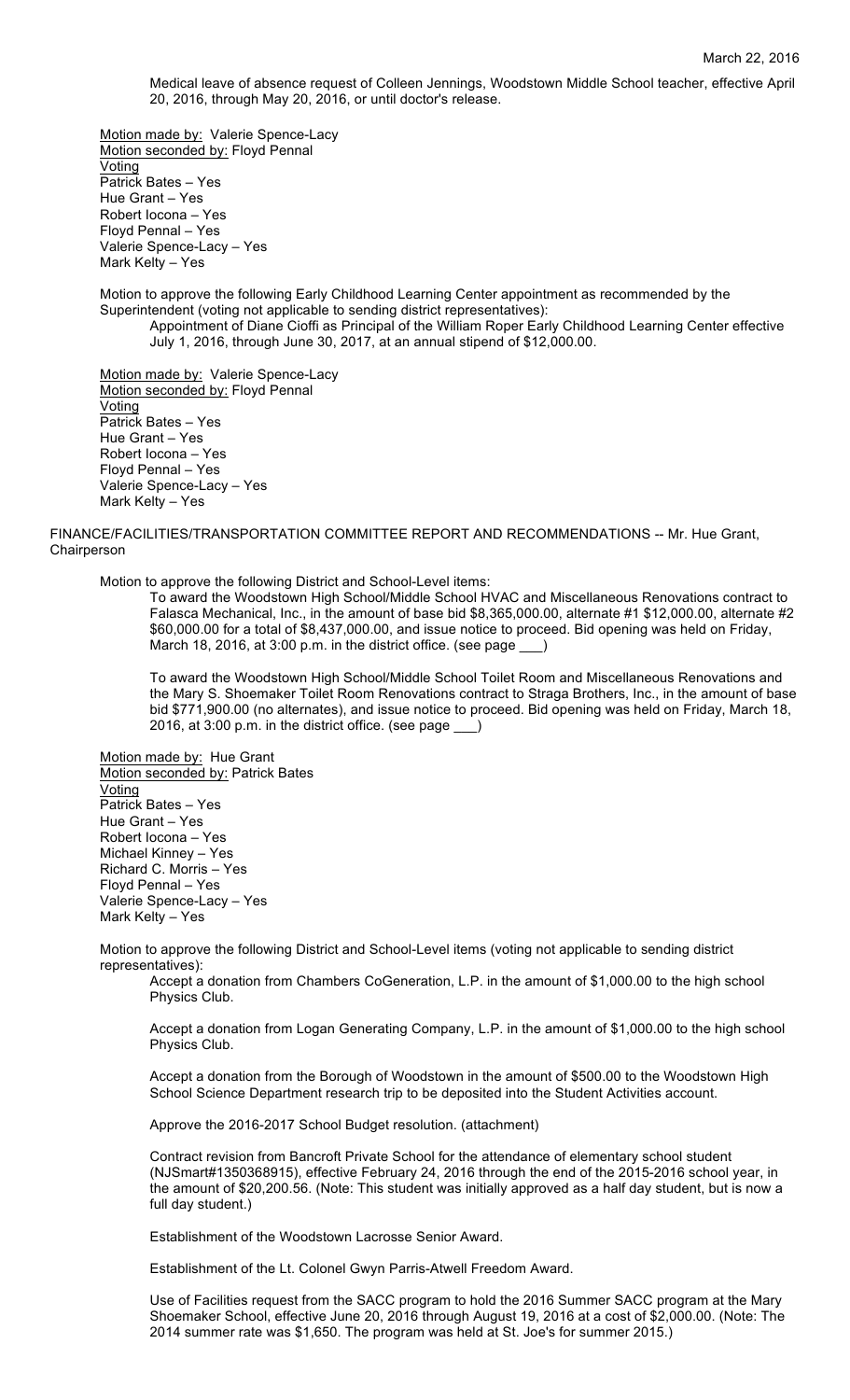Contract with Education Inc. to provide home instruction services to middle school student (NJSmart #1987963494) beginning February 25, 2016, at \$44.00 per hour.

Reports of the District Fire/Security Drills for the month of January and February 2016.

Motion made by: Hue Grant Motion seconded by: Robert Iocona Voting Patrick Bates – Yes Hue Grant – Yes Robert Iocona – Yes Floyd Pennal – Yes Valerie Spence-Lacy – Yes Mark Kelty – Yes

# OLD BUSINESS ITEMS – None

# NEW BUSINESS ITEMS – None

#### OTHER REPORTS

President -- Mr. Kelty had no additional items to report. He wished all staff and students well over the Spring break.

Superintendent -- Mr. Thomas A. Coleman had no additional items to report.

Business Administrator -- Mr. Frank A. Rizzo had no additional items to report.

ADMINISTRATIVE REPORTS - Attached to Superintendent's Monthly Report and delivered under separate cover.

#### SENDING DISTRICT REPORTS

Alloway Township -- Mr. Richard Morris had nothing to report.

Upper Pittsgrove Township -- Mr. Michael Kinney reported on the following: • The school budget was approved.

SCHOOL AGE CHILD CARE (SACC) REPORT -- Mr. Patrick Bates had nothing to report.

DELEGATE REPORT – Mrs. Eileen Miller, was not in attendance.

#### FUTURE MEETINGS

- April 19, 2016 -- Finance/Facilities Committee, 5:30 p.m., district office.
- April 19, 2016 Policy Committee, 6:30 p.m., district office.
- April 21, 2016 -- Ed Programs Committee, 5:30 p.m., district office.
- April 21, 2016 -- Personnel Committee, 6:30 p.m., district office.
- April 28, 2016 -- Budget Public Hearing/Regular Board Meeting, 7:00 p.m., Mary S. Shoemaker School Multi-Purpose Room.

# IMPORTANT DATES

• May 4, 2016 -- Quad District Event, Middle School Multi-Purpose Room, 6:00 p.m.

### FOR YOUR INFORMATION

Enrollment Reports for the month of February 2016. Suspension Reports for the month of February 2016.

#### RECESS INTO EXECUTIVE SESSION

The Open Public Meetings Act allows the Board to enter into executive session for confidential matters (N.J.S.A. 10:4- 12b). Matters discussed in executive session will remain confidential until such time as the need for confidentiality no longer exists.

Motion that the Board of Education enter into executive session, by resolution, to discuss personnel and a confidential student matter. It is expected that the executive session will last approximately 60 minutes. The Board will reconvene in open public session immediately following. Formal action may or may not be taken as a result of the executive session. (7:54 p.m.)

Motion made by: Floyd Pennal Motion seconded by: Richard C. Morris Voting Patrick Bates – Yes Hue Grant – Yes Robert Iocona – Yes Michael Kinney – Yes Richard C. Morris – Yes Floyd Pennal – Yes Valerie Spence-Lacy – Yes Mark Kelty – Yes

## RESUMPTION OF PUBLIC PORTION OF THE MEETING Motion to resume the public portion of the meeting at 8:57 p.m.